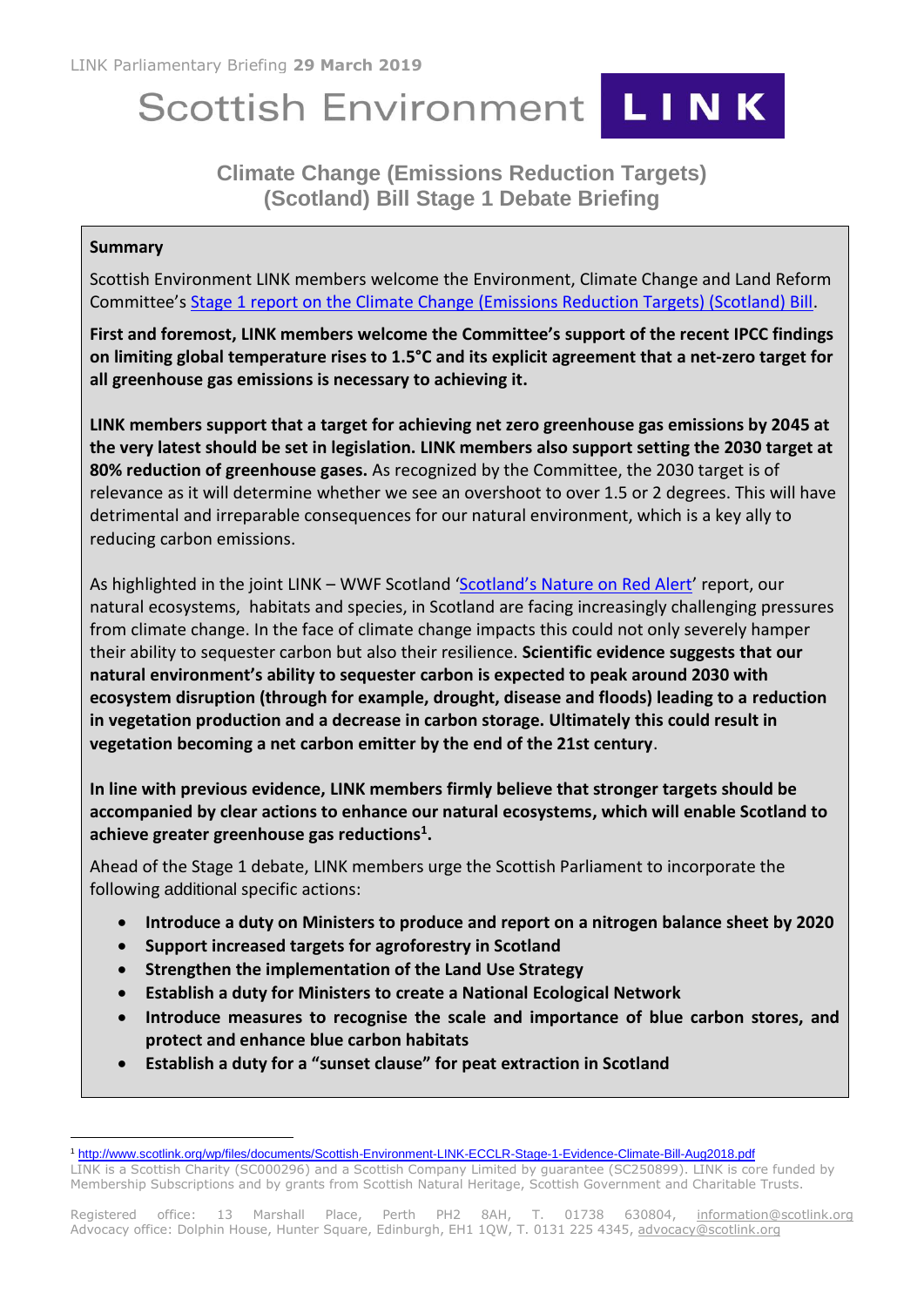

#### **INTRODUCTION**

Scottish Environment LINK is the forum for Scotland's voluntary environment community, with over 35 member bodies representing a broad spectrum of environmental interests with the common goal of contributing to a more environmentally sustainable society.

The Climate Change (Emissions Reduction Targets) (Scotland) Bill (hereafter the "Bill") is our opportunity to align domestic greenhouse gas emission targets with the ambition of the Paris Agreement. It is widely accepted that this means setting a net zero target for all greenhouse gases as soon as possible as well as ambitious interim targets which will ensure there is no overshoot.

Setting a net zero target is critically important for our natural world, which is already coping with a 1°C change. As highlighted in the IPCC Special Report on Global Warming of 1.5°C<sup>2</sup>, the climate risk of a temperature rise of 1.5°C versus 2°C is substantial. For example, extremes of heat could be 2-5 times more common in a 2°C warmer world. About half of this impact could be avoided by limiting warming to 1.5°C. Scotland's biodiversity is not exempt from this: as the LINK-WWF Scotland Nature on Red Alert report<sup>3</sup> illustrates, key habitats and species will suffer meaning that the ecosystem services they provide will be depleted. For example, if our peatlands dry out, they could no longer store as much carbon for us and our rivers could no longer protect us from flooding if rainfall levels rise.

**The Bill, as drafted, fails to set a timeframe for achieving net zero greenhouse gas emissions and is a missed opportunity in terms of planning and delivering actions to restore and enhance our vulnerable ecosystems and biodiversity. While the Committee acknowledges the extensive evidence received on biodiversity loss (pg. 66), LINK observes that no consideration has been given to measures that enhance ecosystem resilience, protection and enhancement of blue carbon stores, and preservation of carbon stores in peatlands.**

According to Scottish Natural Heritage, Scotland's soils contain more than 3,000 mega tonnes of carbon. This is about 60 times the amount of carbon held in our trees and plants, making soils our main terrestrial store of carbon. Our peatlands hold most (53%) of our carbon store<sup>4</sup>.

**LINK's recommendations below are based on our firm support for:**

- **1) Stronger targets for greenhouse gas emissions in line with Scotland's commitment to the Paris Agreement and**
- **2) Nature-based solutions that will help us meet ambitious greenhouse gas targets and ensure our natural environment is healthier and more resilient to the challenges of climate change.**

In response to the publication of the Stage 1 report on the Bill, LINK urges the Scottish Parliament to consider the following measures:

**1. Legislate for a net zero greenhouse gas emissions target by 2045, at the latest:** LINK supports the Committee's observation that a net-zero target for all greenhouse gas emissions is necessary in limiting temperature rises to 1.5°C (par. 757) and that this would be consistent with

LINK is a Scottish Charity (SC000296) and a Scottish Company Limited by guarantee (SC250899). LINK is core funded by Membership Subscriptions and by grants from Scottish Natural Heritage, Scottish Government and Charitable Trusts.

<sup>-</sup><sup>2</sup> IPCC Special Report: Global Warming of 1.5°[C https://www.ipcc.ch/sr15/](https://www.ipcc.ch/sr15/)

<sup>&</sup>lt;sup>3</sup> Scotland's Nature on Red Alert: Climate change impacts on biodiversity

[http://www.scotlink.org/wp/files/documents/Scotlands\\_Nature\\_Red\\_Alert.pdf](http://www.scotlink.org/wp/files/documents/Scotlands_Nature_Red_Alert.pdf)

<sup>4</sup> <https://www.nature.scot/climate-change/taking-action/carbon-management/managing-nature-carbon-capture>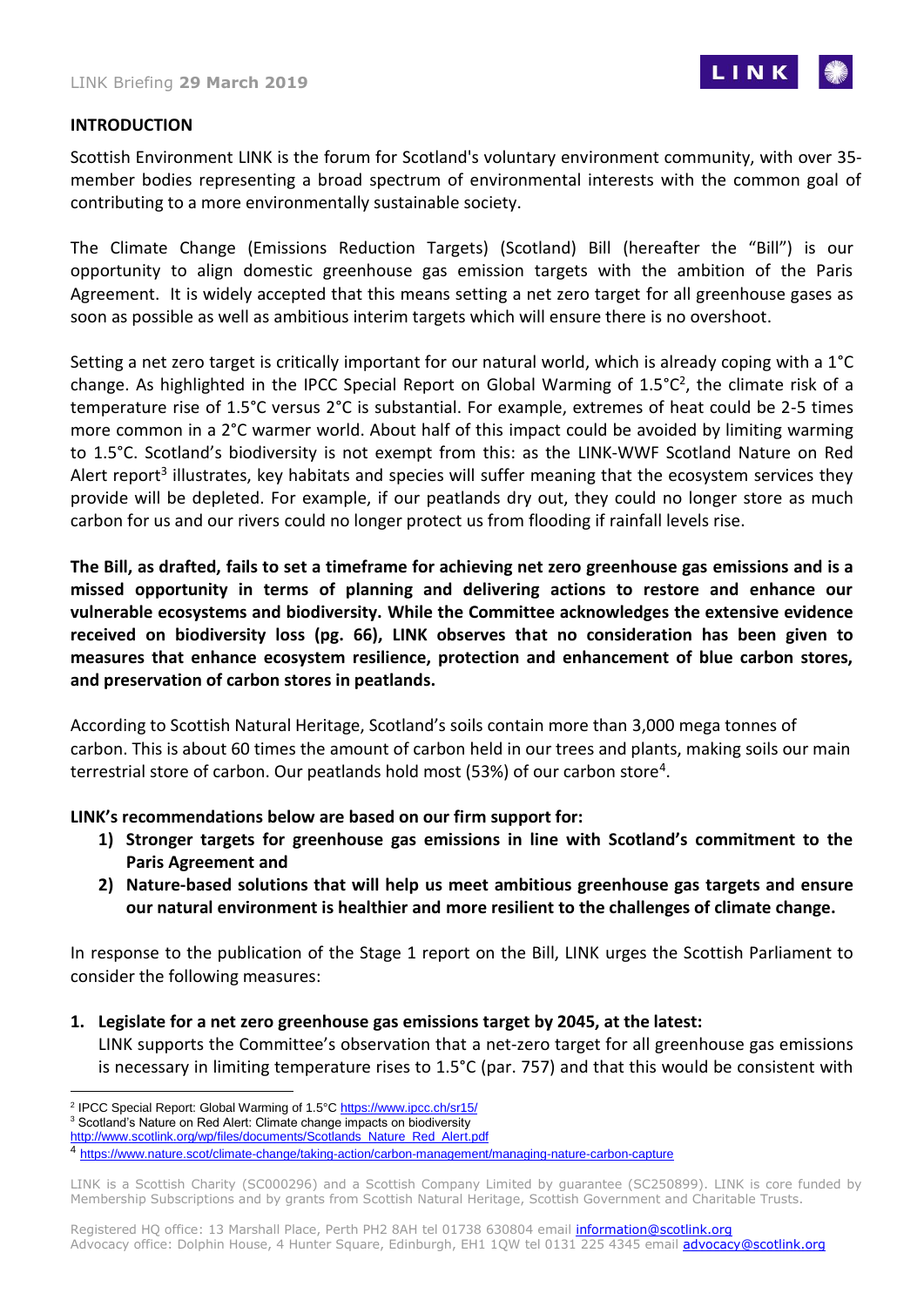

Scotland's commitments through the Paris Agreement (par. 270). In addition, LINK welcomes the Committee's recommendation for clarifying the definition of "net zero". While LINK members welcome the Committee's observation that the "Scottish Government should consider the difference between what is possible and what is acceptable" (par. 299), members strongly recommend that the net zero emissions target year should be by 2045, at the very latest, in line with international evidence.

# **2. Legislate for an 80% emissions reduction target by 2030:**

While LINK members welcome the Committee's recommendation for Scottish Government to review the 2030 target introduced in the Bill in accordance with the findings of the UK Climate Change Committee (par. 483), we support that a target of at least 80% would be consistent with the IPCC's view that "rapid, far-reaching and unprecedented changes in all aspects of society" will be required in the next 12 years. Ambitious interim 2030 emission reduction targets will be a step in that direction and will be consistent with the Committee's recommendation to avoid an overshoot scenario (par.273).

#### **3. Provide clarity on the temperature the targets in the Bill are aiming for (par. 272):**

As previously stated, the difference between 1.5°C and 2°C of warming is relevant from a natural environment and biodiversity point of view. As highlighted in the Nature on Red Alert report, climate change could impact Scotland's species and habitats significantly. The climate change risks arising from 1.5°C or 2°C warming scenarios will differ substantially, in terms of severity and irreversibility of impacts. For the bill to give due regard to climate change impacts on biodiversity, it needs to align to a 1.5°C ambition. The emission reduction route taken towards interim and 2050 targets will have direct implications on whether temperature rise will be 1.5°C or 2°C, therefore the relationship between temperature rise and targets needs to be made explicit. LINK members also support the Committee's view that an overshoot scenario should be avoided, as irreversible damage to global and local biodiversity will occur with even half a degree of temperature rise<sup>5</sup>. Ambitious emission reduction targets need to be set earlier.

#### **4. Introduce a duty on Ministers to produce and report on a nitrogen balance sheet by 2020:**

LINK notes that 'there was widespread support for the reports to include nitrogen balance sheets' (par. 637). Better nitrogen use efficiency reduces nitrous oxide and ammonia emissions, saves farmers money, promotes circular economy business opportunities, and reduces water and air pollution which damages people and nature. The inclusion of nitrogen balance sheets will help the monitoring and recording of nitrogen flows and losses and enable the Government to develop evidence-based policies and targets on nitrogen use.

#### **5. Support increased targets for agroforestry in Scotland:**

<span id="page-2-0"></span>LINK welcomes the recommendation that the Scottish Government broaden the scope of targets by setting additional targets (par.212) and considers that establishing a target for increasing the area of agroforestry in Scotland should be set within this context. As indicated in previous submissions<sup>6</sup>, LINK recommends that these targets are set by 2020. Tree planting is a key established method for sequestration of carbon and to meet afforestation targets and climate targets, farmers too will

Registered HQ office: 13 Marshall Place, Perth PH2 8AH tel 01738 630804 email *information@scotlink.org* Advocacy office: Dolphin House, 4 Hunter Square, Edinburgh, EH1 1QW tel 0131 225 4345 email **advocacy@scotlink.org** 

<sup>-</sup><sup>5</sup> IP[C](http://ipcc.ch/report/sr15/)C, 2018, Global Warming of 1.5C <http://ipcc.ch/report/sr15/>

<sup>6</sup> Evidence on Stage 1 of Climate Change (Emissions Reduction Targets) (Scotland) Bill [http://www.scotlink.org/wp/files/documents/Scottish-](http://www.scotlink.org/wp/files/documents/Scottish-Environment-LINK-ECCLR-Stage-1-Evidence-Climate-Bill-Aug2018.pdf)[Environment-LINK-ECCLR-Stage-1-Evidence-Climate-Bill-Aug2018.pdf](http://www.scotlink.org/wp/files/documents/Scottish-Environment-LINK-ECCLR-Stage-1-Evidence-Climate-Bill-Aug2018.pdf)

LINK is a Scottish Charity (SC000296) and a Scottish Company Limited by guarantee (SC250899). LINK is core funded by Membership Subscriptions and by grants from Scottish Natural Heritage, Scottish Government and Charitable Trusts.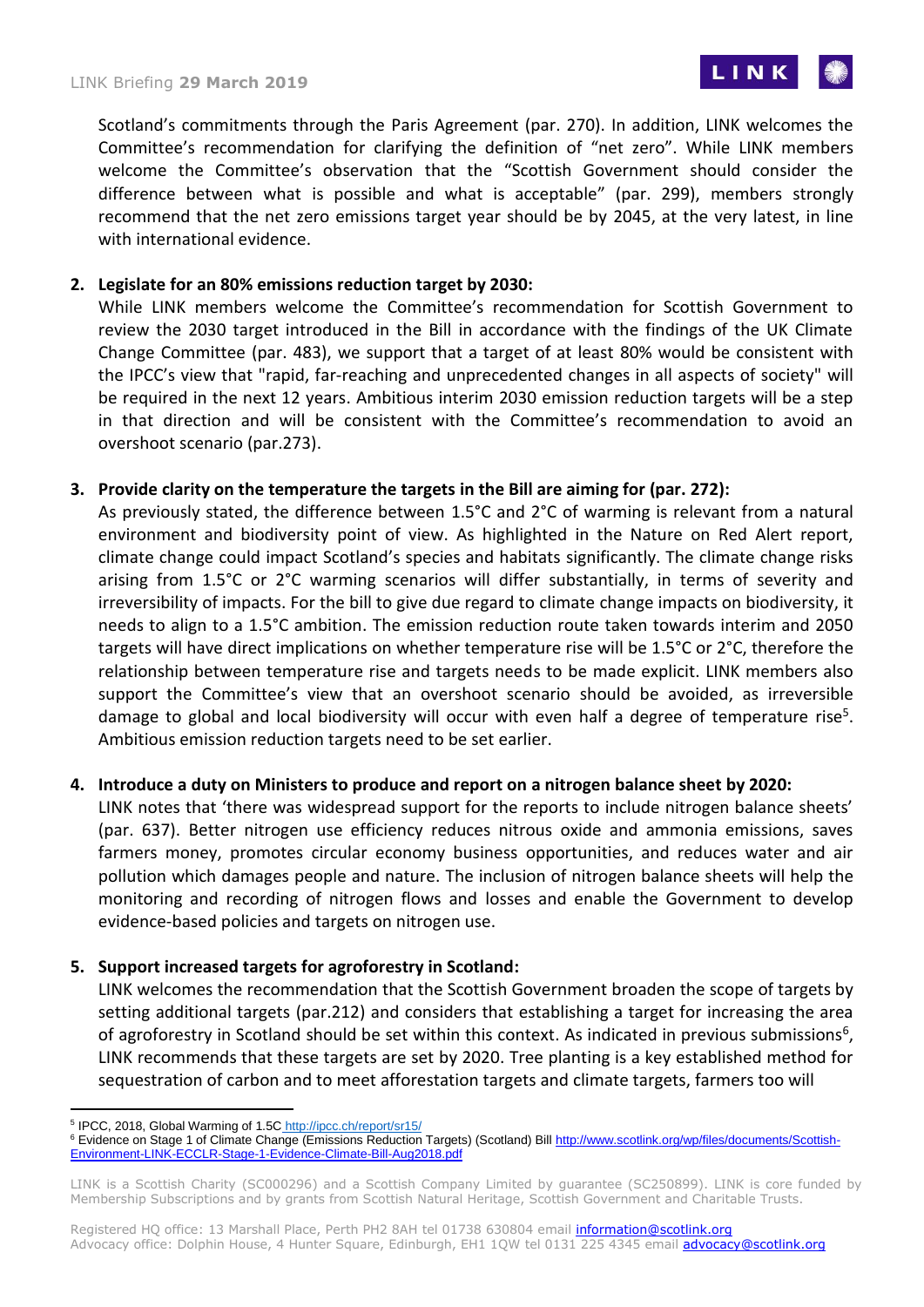

need to plant more trees. When planting the right trees in the right place, agroforestry has the potential to sequester carbon and protect soils, as well as deliver other benefits, such as diversification of farm income, shelter for livestock, and fuelwood.

**6. Strengthen the Committee's support for a 'more coordinated approach to land use in Scotland' (par. 207) by improving the implementation of the Land Use Strategy[6](#page-2-0) :**

LINK shares the Committee's concern that 'the potential benefits of the Land Use Strategy have not been fully realised (par. 207). Despite this having been set out in the 2009 Climate Change Act, the Strategy has not been properly implemented and the benefits arising from better and a more coherent land use policy have not been delivered, including emissions reductions in the agriculture and land use sectors. This is particularly relevant given that the Stage 1 report notes that further action will be needed in terms of actions for the land use sector (par. 207). LINK urges the Scottish Parliament to strengthen Scotland's Land Use Strategy by:

- a) Introducing a Land Use Strategy Action Plan: the plan should include measures and milestones that will inform specific policies and proposals.
- b) Ensure proper monitoring and reporting of the Strategy on an annual basis.
- c) Establishing a duty on Ministers to bring forward Regional Land Use frameworks in all areas of Scotland.

# **7. Establish a duty for Ministers to create a National Ecological Network:**

A National Ecological Network, identified as a key deliverable for **Scotland's 2020 Biodiversity Route** [Map,](https://www2.gov.scot/Resource/0048/00480289.pdf) is a policy mechanism which would help protect and restore Scotland's nature, so that it continues to provide the life support systems we all depend on, particularly in terms of our health, wellbeing and economic prosperity. A National Ecological Network will help identify priority areas for action on habitat restoration, creation and protection by building on existing work by Scottish Natural Heritage and Scottish environmental organisations. Through the restoration and improvement of these habitats, carbon sequestration and storage would be enhanced, helping us meet international and national climate and biodiversity targets.

**8. Introduce measures to recognise the scale and importance of blue carbon stores, and protect and enhance blue carbon habitats:**

LINK members support protecting and enhancing blue carbon habitats. The main two stressors on marine ecosystems are climate change and fishing. Several marine planning areas in the Scottish seas have habitats that sequester and store carbon<sup>7</sup> (known as blue carbon habitats<sup>8</sup>). UK marine biodiversity commitments are not enough to rehabilitate marine biodiversity<sup>9</sup>, and there are further concerns regarding the current condition of seabed habitats and species<sup>10</sup>. More can be done within the Bill by recognising these blue carbon stores. Several instances of 'blue carbon' habitats are beyond the geographic scope of the marine planning area network, requiring protection and possibly restoration through other mechanisms. Decline of blue carbon habitats also

<sup>8</sup> Scottish National Heritage (2017) Assessment of Blue Carbon Resources in Scotland's Inshore Marine Protected Area Network- Blue Carbon Habitats include: seagrass meadows, kelp forests, coldwater coral reefs and maerl beds, and potential carbon stores such as horsemussel beds. Most of blue carbon is stored in relatively stable seabed sediments, accumulated over many years. However, some carbon sequestering habitats such as maerl and flame shell beds, which are recognized Priority Marine Features, are sensitive to physical disturbance, and can release carbon back into the atmosphere when damaged or destroyed.

<sup>10</sup> Scotland's Marine Atlas: http://77.68.107.10/MarineAtlas-Complete.pdf

-

<sup>7</sup> https://www.nature.scot/snh-commissioned-report-761-assessment-carbon-budgets-and-potential-blue-carbon-stores-scotlands

<sup>&</sup>lt;sup>9</sup> International Commitments include: The Convention on Biological Diversity (CBD); the World Summit on Sustainable Development (WSSD); the OSPAR convention; the European Marine Strategy Framework Directive (MSFD)

LINK is a Scottish Charity (SC000296) and a Scottish Company Limited by guarantee (SC250899). LINK is core funded by Membership Subscriptions and by grants from Scottish Natural Heritage, Scottish Government and Charitable Trusts.